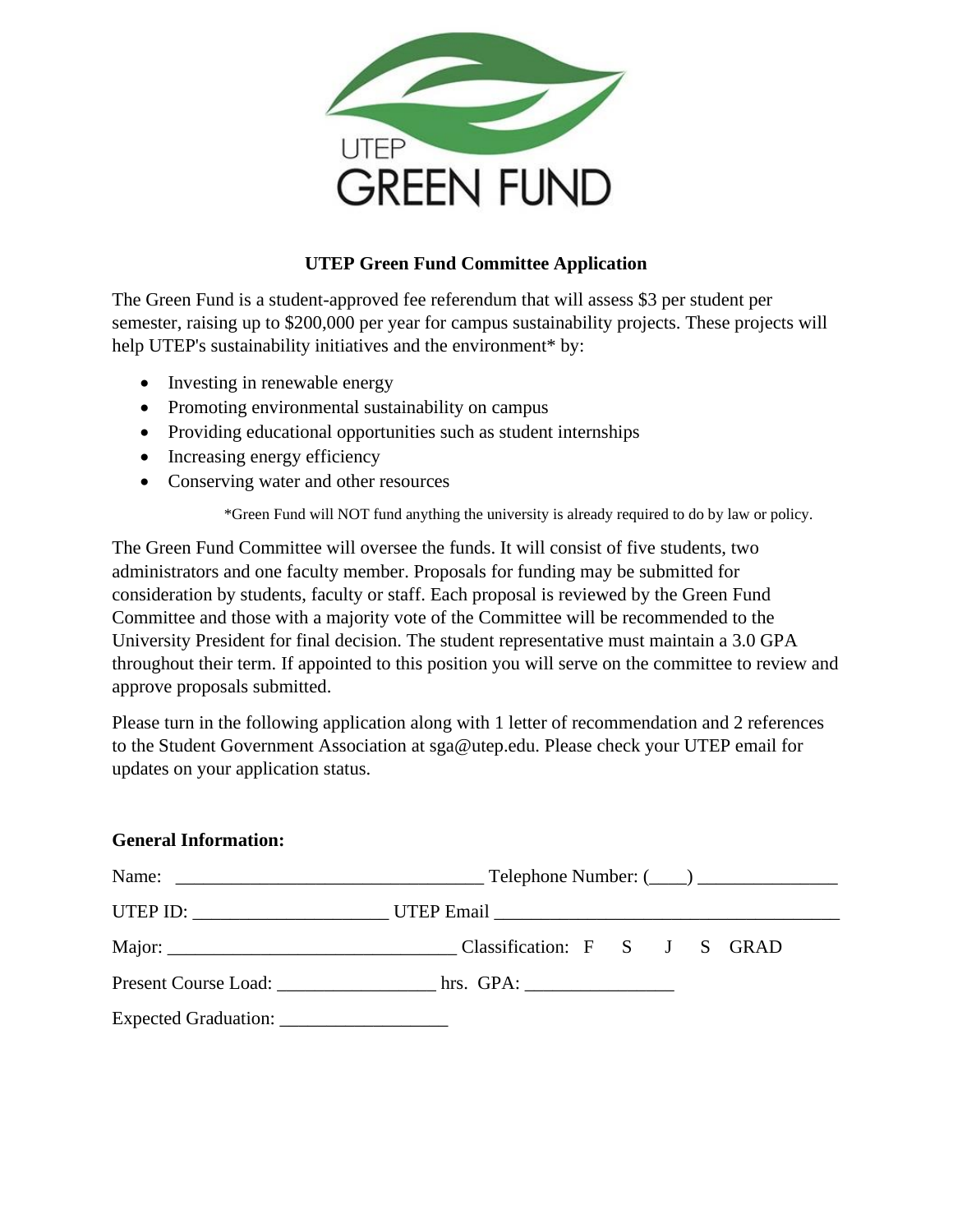

**Please answer these questions, on a separate paper, in 250 words or less and attach them to this application:**

1. Why are you interested in serving on this committee?

2. What are your qualifications which would make you an ideal candidate for this committee?

3. What is your extracurricular involvement at UTEP and in the community? How much time is dedicated to each activity?